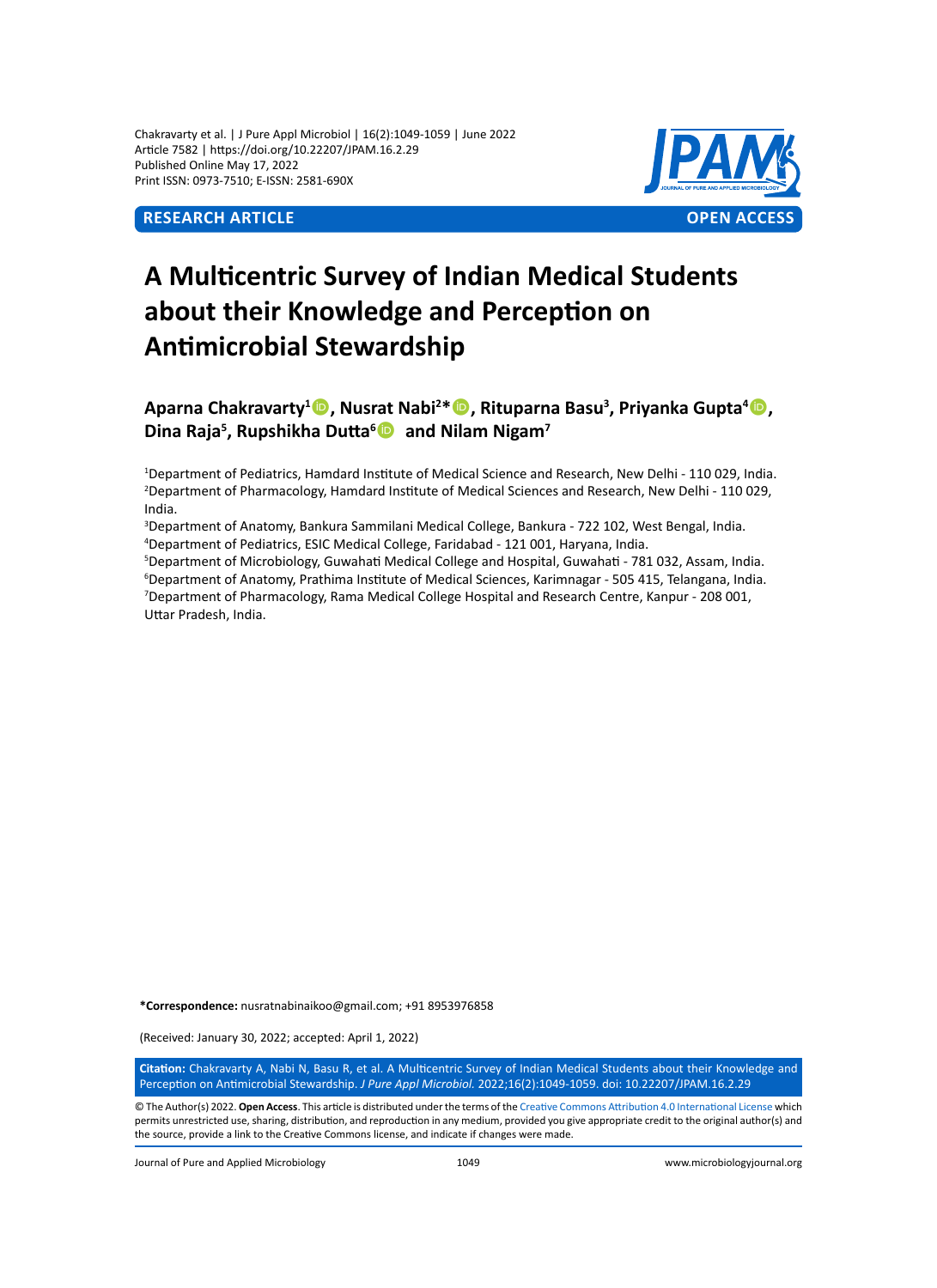# **Abstract**

**Antimicrobial stewardship (AMS) and appropriate infection prevention practices are essential to decrease the rising trend of antimicrobial resistance (AMR). Good antimicrobial prescribing habits formed early in the medical career can make a paradigm shift in combating the menace of AMR. Scarce data is available about the knowledge and perceptions of Indian undergraduates on AMS. This study was planned to analyse the knowledge, attitude and perceptions (KAP) of Indian medical undergraduates on rational antimicrobial prescribing, so that the lacunae in the training curriculum can be identified and addressed effectively. A cross-sectional questionnaire-based survey was carried out, on the pre-final and final year medical students (6th to 9th semester) from six medical colleges across different states of India. A scoring system was used to rate the knowledge, attitude and perceptions of the respondents as poor, average, or good. A total of 1505 students (83.61%) participated in the survey. Majority of the students (81.7%) from all medical colleges favoured more education on antimicrobials and to incorporate AMS in the undergraduate curriculum through integrated teaching. The results showed that overall, 70.9% students had a "good" score for knowledge on antimicrobial use, whereas only 55% scored "good" for being confident in rational antimicrobial prescribing. Surprisingly, only 56.5% correct responses for knowledge on selection of broad-spectrum antibiotics over narrow-spectrum antibiotics were recorded in our study. Most of the students (79.9%) were conscious that irrational prescribing can result to AMR. On the other hand, 54.9% students believed that the supply of new antimicrobials would take care of AMR eventually. 78.1% of our students believed that they were confident in making the right diagnosis of infection, whereas, 63.7% of respondents believed that they were not confident in identifying the clinical scenarios where antibiotics are not required. Significant association (p<0.05) was seen for both "good" knowledge and perception scores with the higher academic semesters reflecting more clinical exposure in later in course semesters. The study has highlighted the areas of clinical weakness and dilemma regarding prescription of antimicrobials. Efforts to address these issues on basic principles of antimicrobial stewardship, is critical for laying the foundation of successful AMS program and contributing in overcoming the antimicrobial resistance. The study recommends targeted training, articulating fine details of prescribing antimicrobials with real time case scenarios through a multi-disciplinary approach. The Indian undergraduate medical curriculum needs to incorporate early well-structured training on AMS by integrating pharmacology and microbiology teaching with the clinical subjects to ensure appropriate antibiotic prescribing practices by the future prescribers.**

**Keywords:** Antimicrobial stewardship, undergraduates, curriculum, antimicrobial resistance

#### **INTRODUCTION**

Antimicrobial agents are precious and different from other drugs due to their finite resources. Indiscriminate antimicrobial use has led to a global crisis of AMR. While the spread of multidrug resistant organisms (MDRO) is rampant, the pipeline for the development of new antimicrobials is dry. The only solution to combat the emergence of resistance is promotion of rational use of antimicrobials. International and national authorities have recommended implementation of multifaceted strategies promoting judicious and evidence based antimicrobial use, to control the spread of AMR.1,2 The World Health Organization states that education and training of healthcare professionals and medical students involved in antimicrobial prescribing is critical in fighting AMR.3,4

AMS is defined as "the optimal selection, dosage, and duration of antimicrobial treatment that results in the best clinical outcome for the treatment or prevention of infection, with minimal toxicity to the patient and minimal impact on subsequent resistance".<sup>5</sup> Traditionally, focus on AMS interventions is laid during clinical practice, after the completion of medical training, which has proved to be ineffective as the prescribing habits have already been developed.<sup>6-8</sup> Various studies on undergraduate students have reported the requirement of further antimicrobial education during clinical training.<sup>9,10</sup> AMS programs across the world have been developed to modify perceptions and behaviours of physicians during residency training or afterwards.<sup>11-13</sup> However, education as well as training on AMS is likely to be more successful when started early in the medical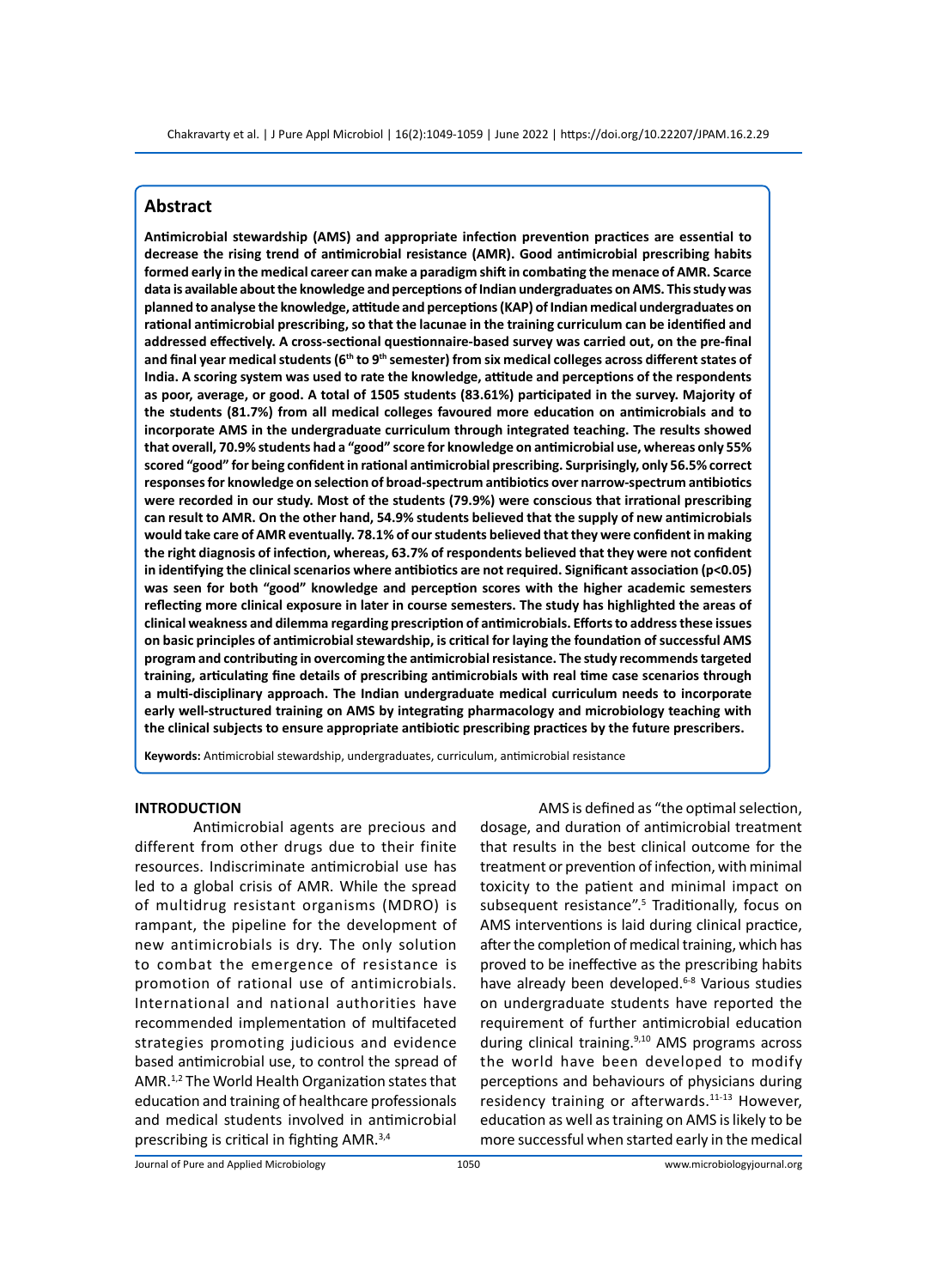education. This is the time when knowledge, attitude and perceptions of future practitioners are being shaped. It is critical for academia to update the undergraduate medical curriculum with special focus on good antimicrobial prescribing practices, following the basic principles of microbiology, infectious diseases and clinical pharmacology.

Several studies have been conducted on the knowledge, attitude and perception about antimicrobial prescription among medical students.<sup>14-16</sup> However, only few studies have assessed the perceptions on AMS education and status of AMS among the Indian undergraduates. There is an urgent need to create awareness on emergence of MDRO and significance of rational antimicrobial prescribing and modifying the Indian undergraduate teaching system appropriately. This study is an attempt to generate multicentre data from various Indian medical colleges on medical student's knowledge, attitude and perceptions regarding AMS, so that the lacunae in the training curriculum can be identified and addressed effectively. The survey aims to serve as a landmark reference, highlighting the need to revise the Indian medical curriculum, keeping at par with the evolving international standards. The study also aims to authenticate the need to integrate clinical based teaching on AMS with microbiology and pharmacology in order to inculcate rational antimicrobial prescribing practices among the future doctors.

# **MATERIALS AND METHODS Study Design, Population and Site**

This was a cross-sectional multicentre questionnaire-based survey conducted among the Indian medical undergraduates, during May-June, 2019. The study population were the medical students of pre-final ( $6<sup>th</sup>$ ,  $7<sup>th</sup>$  semesters) and final  $(8<sup>th</sup>, 9<sup>th</sup>$  semesters) year, who have already been taught the pharmacology of antimicrobials as well as their microbiological aspect. The participants belonged to six medical colleges across six different states of India viz. Delhi, Haryana, Uttar Pradesh, Telangana, West Bengal and Assam, with three public and three private institutions, to capture diverse data involving different regions. The Hamdard Institute of Medical Sciences & Research Centre served as the coordinating centre for the study.

# **Questionnaire and Participation**

The self-administered questionnaire was developed after literature review of comparable studies to assess the knowledge, attitude and perceptions on rational antimicrobial prescribing both quantitatively (multiple choice questions/ categorical data) and qualitatively (one word answer questions). The questionnaire was developed by a multidisciplinary team of investigators including infectious disease physician, pharmacologist, microbiologist, paediatrician and research methodologist. The questionnaire was pilot tested among 50 medical students of one of the medical colleges for readability, relevance and content validity. The reliability of the questionnaire was measured by the test-retest method (Cronbach's co-efficient alpha 0.75)

The first section with 12 questions assessed the knowledge of the respondents about the antimicrobial use. The second section with 8 questions assessed the attitude of the students towards AMS. The third section comprising of 12 questions was an assessment of the perception of students regarding their skills acquired for rational antimicrobial prescribing.

The questionnaire was distributed and collected by the faculty members. Before the distribution the aim and significance of the study were conveyed to the students. The participants were given 35 minutes to answer. Each respondent answered the questionnaire independently without using any reference material. Participation was voluntary and responses were anonymous. No incentives were offered.

# **Data Analysis and Scoring**

Section 1: in questions 2-11 the options "always" and "sometimes" were marked as "correct" while the options "never" and "I am not sure" were marked as "incorrect". In the same section in question 1a and 1b the options "never" and "depending on clinical/laboratory findings" are marked "correct" while "always" and "I am not sure" are marked as "incorrect" answer. Section 2: in the Likert chart analysis the options "strongly disagree" and "disagree" were taken together as "disagree" and the options "agree" and "strongly agree" were taken together "agree". Section 3: the answer "yes" was marked as "confident" and the answers "no" and "I am not sure" were marked as "non-confident".

Journal of Pure and Applied Microbiology 1051 www.microbiologyjournal.org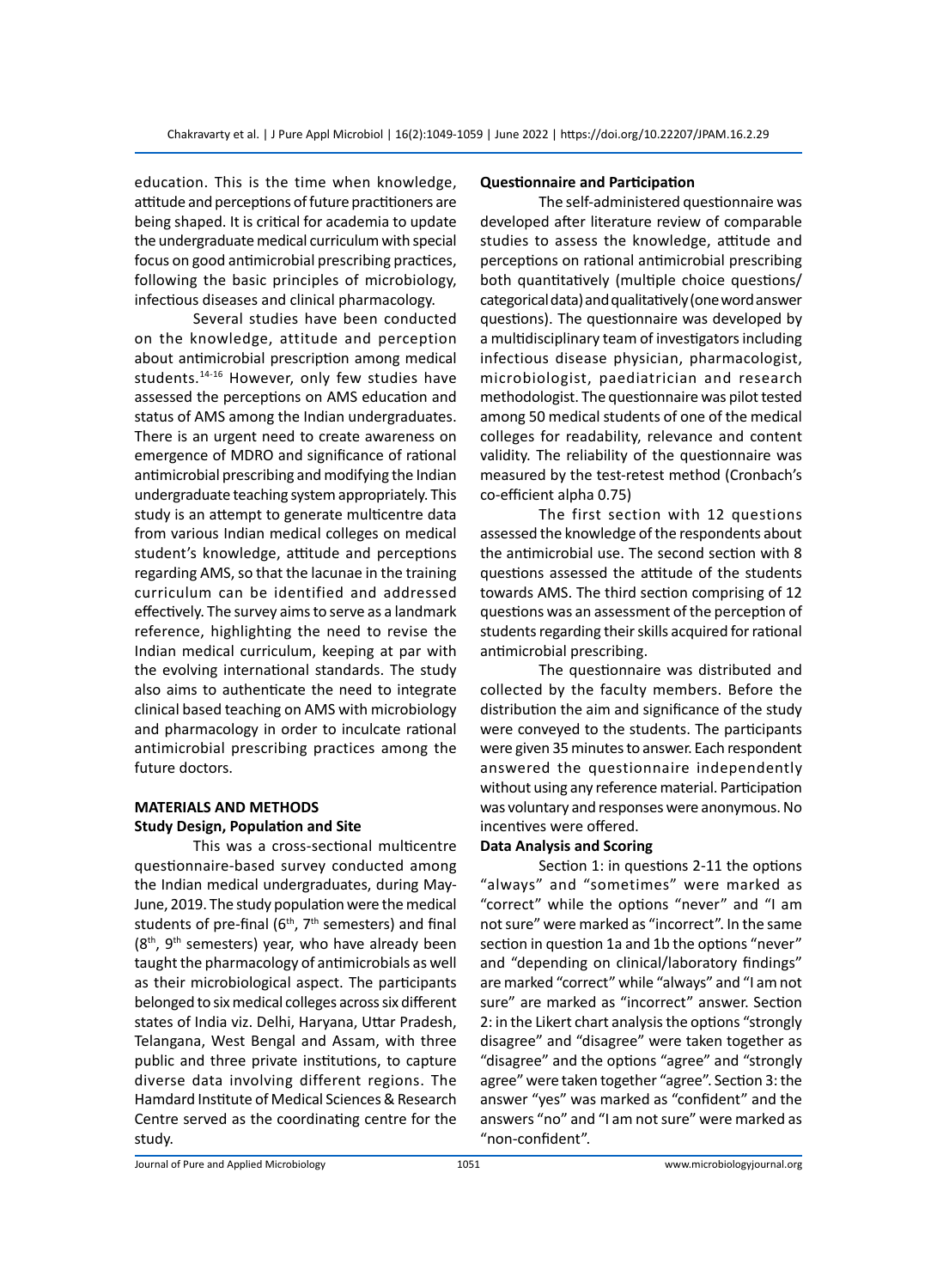Scoring of responses on knowledge (section 1) and perceptions of rational antimicrobial prescribing (section 3) was done and categorized as poor, average or good. Section 1: a score of 1 was given to "correct" answers and 0 to "incorrect" answers. Section 3: a score of 1 was given to "confident" and 0 to "non-confident". For both the sections a maximum score of 12 was obtained and a score of > 8 was considered as "good". The questionnaire used and the datasets generated are available on request, however, the questions of the 3 sections are reflected in chronological order in the 3 graphical figures respectively.

#### **Statistical Analysis**

The data was analyzed in the Statistical Package for Scientific Solutions (SPSS) version 23.0. Simple descriptive statistics was used to generate frequencies, percentage and proportions. Categorical data were expressed as proportions and continuous data were expressed as mean + standard deviation. The nonparametric test (Wilcoxon-Mann-Whitney U test) were used to assess differences between groups and correlations between variables. Chi-squared test was used to explore the association between categorical data. P-value <0.05 was considered statistically significant.

#### **RESULTS**

A total of 1505 students from 6 medical colleges participated in the survey which corresponds to a response rate of 83.61% (1505/1800). The median age of the respondents was 22 years (interquartile range IQR 20-23 years) and 792 (52.6%) of the participants were males. Overall, 782 participants (52.0%) belonged to the pre-final year of MBBS and 723 (48%) from the final year. The percentage participation from different semesters was 25.3% for 6<sup>th</sup> semester, 15.9% for  $7<sup>th</sup>$  semester, 21.2% for  $8<sup>th</sup>$  semester and 11% for 9th semester. Participation from government and private institutions was 545 (36.2%) and 960 (63.8%) students respectively. Majority of the students desired to further pursue their career

| ANTIBIOTICS IN A30 YEAR OLD WITH FEVER, LOOSE STOOLS,<br>ABDOMINAL COLIC FOR 2 DAYS | 76.10% | 23.90% |
|-------------------------------------------------------------------------------------|--------|--------|
| ANTIBIOTICS IN A 10 YEAR OLD WITH FEVER, COUGH AND<br><b>RUNNY NOSE FOR 3 DAYS</b>  | 90.80% | 9.209  |
| PRESCIBING ANTIMICROBIALS WITH POSITIVE BLOOD CULTURE<br>AND WITHOUT SYMPTOMS       | 72.40% | 27.60% |
| PROLONGED ANTIMICROBIAL THERAPY WITHOUR SYMPTOMS OF<br><b>INFECTION</b>             | 82%    | 18%    |
| PRESCRIBING ANTIMICROBIALS FOR VIRAL INFECTIONS                                     | 76.10% | 23.90% |
| PRESCRIBING LINEZOLID IN PLACE OF CLOXACILLIN FOR 7 DAYS                            | 58.50% | 41.50% |
| PRESCRIBING MEROPENEM IN PLACE OF CEFTRIAXONE FOR 7<br>DAYS                         | 58.30% | 41.70% |
| PRESCRIBING PIPERACILLIN IN PLACE OF AMPICILIN FOR 7 DAYS                           | 46.80% | 53.20% |
| EXCESSIVE USE OF ANTIBIOTICS IN LIVESTOCK (ANIMALS/<br>POULTRY)                     | 72.60% | 27.40% |
| POOR HAND HYGIENE/ WASH PRACTICES                                                   | 63.70% | 36.30% |
| PRESCRIBING TOO MANY BROAD-SPECTRUM ANTIBIOTICS                                     | 88.50% | 11.50% |
| PRESCRIBING TOO MANY ANTIBIOTICS                                                    | 88.40% | 11.609 |

#### Correct **Incorrect**

**Fig. 1.** Knowledge of antimicrobial use.

Journal of Pure and Applied Microbiology 1052 www.microbiologyjournal.org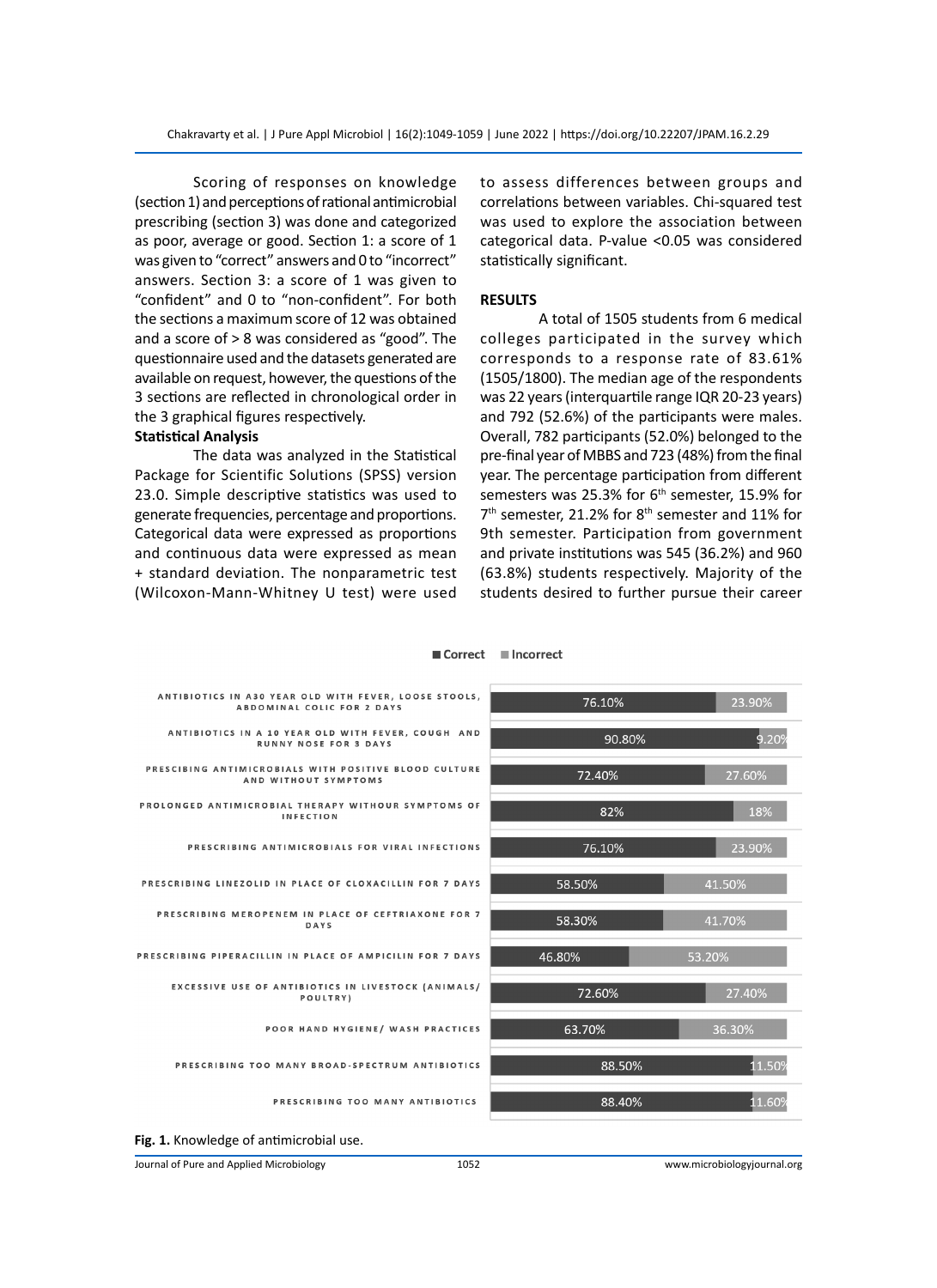| <b>Basic Details</b>                                  | No. (Percentage)  |
|-------------------------------------------------------|-------------------|
| Total number                                          | 1505              |
| Age                                                   | 22 years (IQR 20- |
|                                                       | 23 years)         |
| Gender                                                |                   |
| Male                                                  | 713 (47.4)        |
| Female                                                | 792 (52.6)        |
| <b>Semester</b>                                       |                   |
| 6 <sup>th</sup>                                       | 379 (25.2)        |
| 7 <sup>th</sup>                                       | 239 (15.9)        |
| 8 <sup>th</sup>                                       | 319 (21.2)        |
| <b>gth</b>                                            | 165 (11.0)        |
| <b>MBBS Semester</b>                                  |                   |
| 5 <sup>th</sup> -6 <sup>th</sup> (Pre-final) Semester | 782 (52.0)        |
| 8 <sup>th</sup> -9 <sup>th</sup> (Final) Semester     | 723 (48.0)        |
| <b>State representation</b>                           |                   |
| West Bengal                                           | 246 (16.3)        |
| Haryana                                               | 149 (9.9)         |
| Assam                                                 | 150 (10.0)        |
| Delhi                                                 | 125 (8.3)         |
| Telangana                                             | 532 (35.3)        |
| Uttar Pradesh                                         | 303 (20.1)        |
| <b>Type Of College</b>                                |                   |
| Public                                                | 545 (36.2%)       |
| Private                                               | 960 (63.8%)       |
|                                                       |                   |

**Table 1.** Demographic details of participants

either in surgery (19.3%) or medicine (16.3%). The percentage participation from different states was 35.3% for Telangana, 20.1% for Uttar Pradesh, 16.3% for West Bengal, 10% for Assam, 9.9% for Haryana and 8.3% for Delhi (Table 1).

**Analysis of knowledge of antimicrobial use (Fig. 1)**

In section 1 of the questionnaire, 88.4% of the participants answered correctly regarding prescription of too many broad-spectrum antibiotics being the major cause of antimicrobial resistance. Knowledge on hand hygiene practices for prevention of infections was observed in 63.7% students, whereas 72.6% students acknowledged that excessive use of antibiotics in livestock also leads to antimicrobial resistance. However, in the questions assessing the knowledge of prescribing broad-spectrum antibiotics over narrow spectrum antibiotics, correct results varied between 46.8% to 58.5% among the different colleges. The fact that antibiotics have no role in viral infections was known to 76.1% of students. 82% respondents realised that prescribing prolonged empirical antimicrobial therapy without clear symptoms of infection leads to antimicrobial resistance.

Agree Neutral Disagree FURTHER CLINICAL BASED TRAINING ON ANTIBIOTIC SELECTION AND 82.50% 11.90%60 PRESCRIBING ARE REQUIRED NEW ANTIMICROBIALS WILL KEEP ON DEVELOPING EASILY IN FUTURE THAT<br>WILL TAKE CARE OF ANTIMICROBIAL RESISTANCE. 54.90% 19.70% 25.40% ANTIMICROBIAL PHARMACOLOGY TEACHING SHOULD BE INTEGRATED WITH MEDICINE CLINICAL POSTING. 73.80% 17.30% 9% ANTIMICROBIAL PHARMACOLOGY TAUGHT IN 2ND YEAR SHOULD BE<br>REINFORCED BY DISCUSSING CLINICAL-CASE BASED PROBLEMS. 84.10% 10.40%50 ANTIMICROBIAL STEWARDSHIP EDUCATION HAS SIGNIFICANCE FOR THE UNDERGRADUATE MEDICAL STUDENTS, 11.80%.60 81.70% ANTIMICROBIAL RESISTANCE IS ASSOCIATED WITH INCREASED MORTALITY,<br>MORBIDITY AND PROLONGED HOSPITALIZATION. 66.30% 22.20% 11.509 ANTIMICROBIAL ABUSE IS THE LEADING CAUSE OF ANTIMICROBIAL RESISTANCE 13.10% 7% 79.90% IS THERE MISUSE OF ANTIMICROBIALS AT PRESENT 74% 19.90% 6.10 **Fig. 2.** Attitude towards antimicrobial stewardship. Journal of Pure and Applied Microbiology 1053 www.microbiologyjournal.org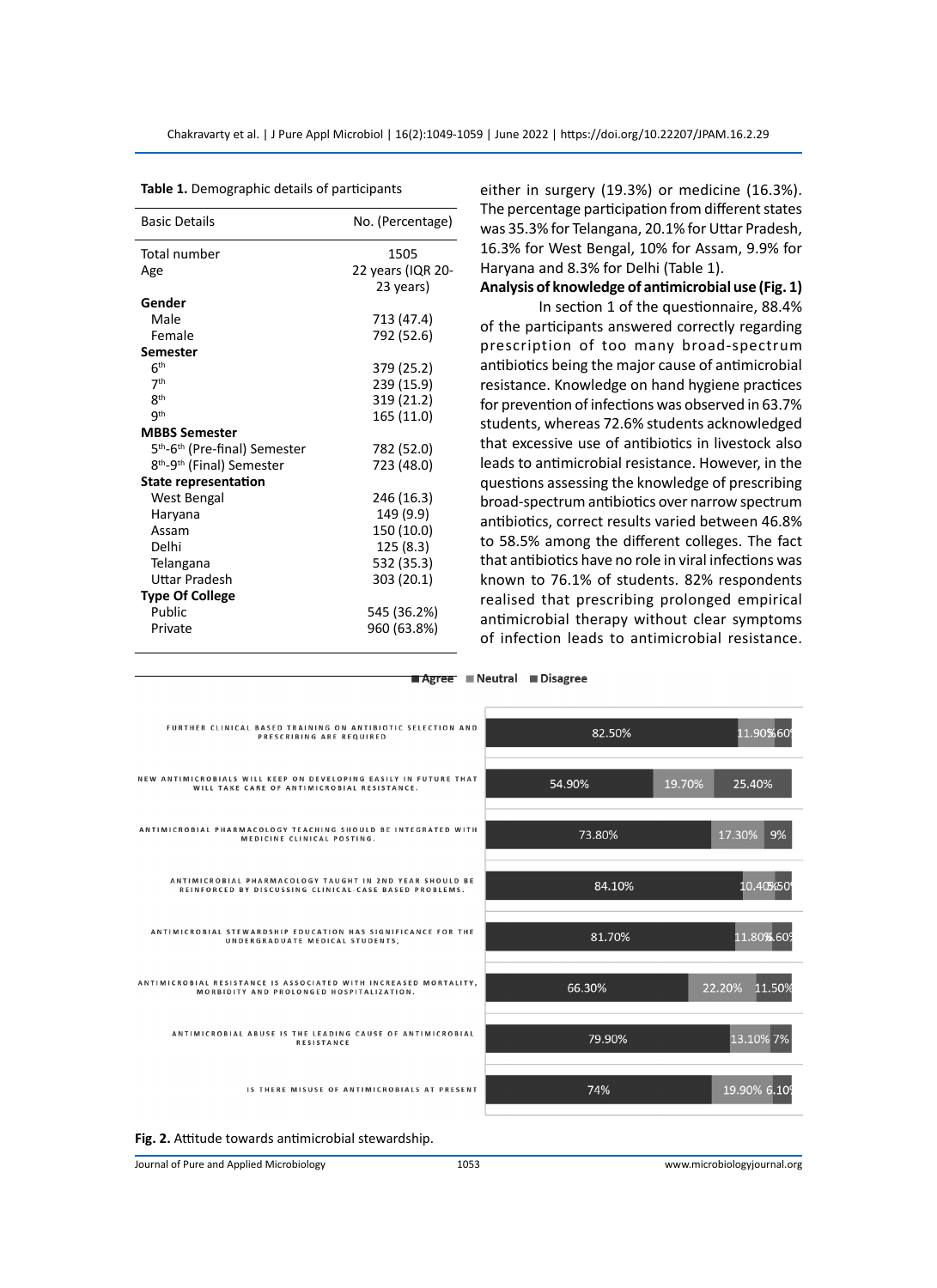90.8% students responded correctly that the most common cause of fever and upper respiratory symptoms in children were due to viral illness and did not require antibiotics. Whereas, 76.1% students knew that diarrheal infections were selflimiting with no antibiotic requirements.

# **Analysis of attitude towards antimicrobial stewardship (Fig. 2)**

Results of section 2 revealed that 74% of the students acknowledged the fact that there is misuse of antimicrobials currently. 66% students were of the opinion that AMR was associated with increased mortality, morbidity and prolonged hospitalization. The majority of students (81.7%) agreed that further training on rational antimicrobial prescribing was required to overcome the antibiotic selection dilemmas. Once again, a high of 84.1% students supported reinforcement of antimicrobial pharmacology teaching with clinical case-based problems, whereas 73.8% students wanted integration of antimicrobial pharmacology with clinical teaching. Surprisingly, 54.9% students believed that the supply of new antimicrobials would take care of AMR eventually.

# **Analysis of perceptions of rational antimicrobial prescribing (Fig. 3)**

Results of section 3 reflected confidence in 78.1% participants in making diagnosis of infection or sepsis, while 63.7% were confident in identifying scenarios not requiring antimicrobial therapy. In the self-assessment of the ability to select appropriate antimicrobial treatment for community acquired pneumonia, urinary tract infection, multi-drug resistant *E.coli* infection and drug-resistant *Salmonella typhi,* low confidence rates of 41.5%, 62.8%, 38.9% and 54.1% were observed respectively. Confidence in choosing the appropriate duration, route of administration and dose of antimicrobials prescribed was

| Factors                                               | Good Knowledge<br>$(n = 1067)$ | p-value              | Good Perception<br>$(n = 827)$ | p-value              |
|-------------------------------------------------------|--------------------------------|----------------------|--------------------------------|----------------------|
| Age (Years)                                           | $22.01 \pm 1.56$               | < 0.001 <sup>1</sup> | $22.10 \pm 1.55$               | < 0.001 <sup>1</sup> |
| Gender*                                               |                                | 0.532 <sup>2</sup>   |                                | 0.009 <sup>2</sup>   |
| Male                                                  | 511 (71.7%)                    |                      | 417 (58.5%)                    |                      |
| Female                                                | 556 (70.2%)                    |                      | 410 (51.8%)                    |                      |
| Semester*                                             |                                | < 0.001 <sup>2</sup> |                                | < 0.001 <sup>2</sup> |
| 4 <sup>th</sup>                                       | 175 (54.0%)                    |                      | 119 (36.7%)                    |                      |
| 5 <sup>th</sup>                                       | 56 (70.9%)                     |                      | 29 (36.7%)                     |                      |
| 6 <sup>th</sup>                                       | 281 (74.1%)                    |                      | 198 (52.2%)                    |                      |
| 7 <sup>th</sup>                                       | 221 (92.5%)                    |                      | 200 (83.7%)                    |                      |
| <b>gth</b>                                            | 210 (65.8%)                    |                      | 194 (60.8%)                    |                      |
| <b>gth</b>                                            | 124 (75.2%)                    |                      | 87 (52.7%)                     |                      |
| MBBS Semester*                                        |                                | < 0.001 <sup>2</sup> |                                | < 0.001 <sup>2</sup> |
| 4 <sup>th</sup> -6 <sup>th</sup> (Pre-final) Semester | 512 (65.5%)                    |                      | 346 (44.2%)                    |                      |
| 7 <sup>th</sup> -9 <sup>th</sup> Semester (final)     | 555 (76.8%)                    |                      | 481 (66.5%)                    |                      |
| State representation*                                 |                                | < 0.001 <sup>2</sup> |                                | < 0.001 <sup>2</sup> |
| West Bengal                                           | 193 (78.5%)                    |                      | 90 (36.6%)                     |                      |
| Haryana                                               | 111 (74.5%)                    |                      | 92 (61.7%)                     |                      |
| Assam                                                 | 90 (60.0%)                     |                      | 63 (42.0%)                     |                      |
| Delhi                                                 | 93 (74.4%)                     |                      | 95 (76.0%)                     |                      |
| Telangana                                             | 308 (57.9%)                    |                      | 240 (45.1%)                    |                      |
| <b>Uttar Pradesh</b>                                  | 272 (89.8%)                    |                      | 247 (81.5%)                    |                      |
| Type Of College*                                      |                                | 0.369 <sup>2</sup>   |                                | < 0.001 <sup>2</sup> |
| Government                                            | 151 (27.7%)                    |                      | 245 (45.0%)                    |                      |
| Private                                               | 287 (29.9%)                    |                      | 582 (60.6%)                    |                      |

**Table 2.** Factors associated with good knowledge and good perception scores

\*Significant at p<0.05, 1: Wilcoxon-Mann-Whitney U Test, 2: Chi-Squared Test.

Journal of Pure and Applied Microbiology 1054 www.microbiologyjournal.org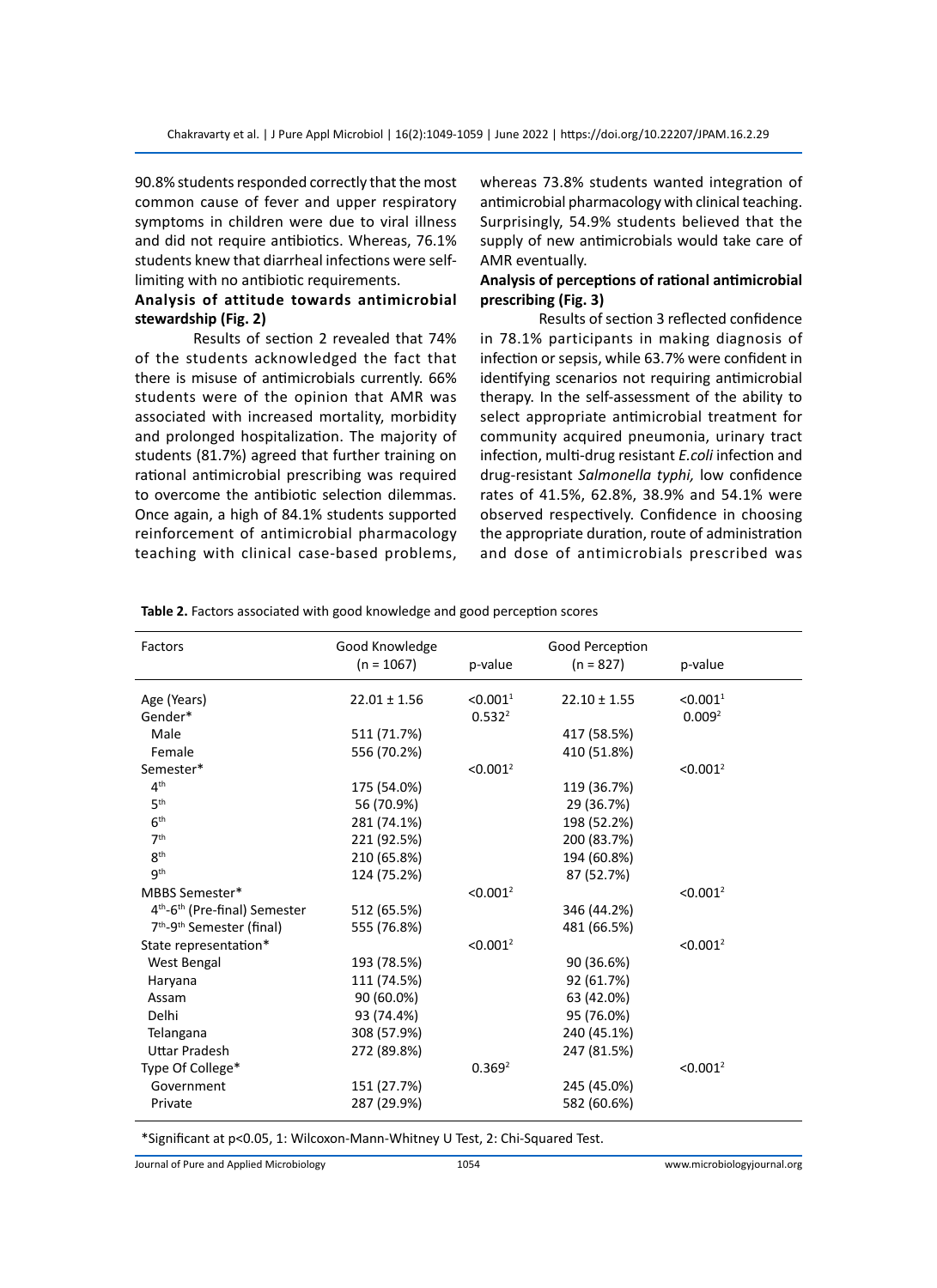perceived by 69.4%, 68.2% and 61.9% students respectively. 67.8% of respondents believed that they were able to stop or deescalate antimicrobial treatment appropriately following microbiology culture reports. 68.2% students were confident for deciding the appropriate combination of antimicrobial therapy whenever required.

# **Scoring of knowledge and perceptions of antimicrobial stewardship**

An overall "good" score for knowledge on antimicrobial use was seen in 70.9% of students whereas only 55% had an overall "good" score on perceptions of rational antimicrobial prescription. Statistical correlation of the "good" score for knowledge and perceptions with various variables including gender, MBBS semester and medical colleges was analysed (Table 2). Significant association (p<0.05) was found with higher MBBS semesters for both "good" knowledge and perception scores.

### **DISCUSSION**

The aim of AMS is three-fold. The first goal is to facilitate physicians to prescribe the most appropriate antimicrobials with the correct dose and duration. The second goal is to prevent antimicrobial overuse, misuse and abuse and the final goal is to minimize AMR spread. During the medical training, basics about antimicrobials and AMR are taught in pharmacology and microbiology respectively and the knowledge on the subjects is assessed. However, assuming that the knowledge of the undergraduate students on antimicrobials is adequate, it is also essential to assess their attitude as well as perception on AMS, as prescription of antimicrobials will form a major part of their practice and requires reinforcement through clinical case-based teaching and training. This is the first multicentre study conducted across various states in India; evaluating the fundamentals of AMS among the medical students. The study data revealed an overall "good" score by 70.9% participants on knowledge and 55% participants on perceptions of rational antimicrobial stewardship.

Majority of our students (82.5%) desired further education on antimicrobial prescribing. This is in accordance with the previous studies on medical students and doctors.<sup>2,10,17</sup> Difficulty in prescribing appropriate antimicrobials in common infections and also withholding the same in certain situations is experienced by the

| COMPETENT TO SELECT ANTIMICROBIAL TO TREAT DRUG-RESISTANT<br>SALMONELLA TYPHI                                                   |
|---------------------------------------------------------------------------------------------------------------------------------|
| COMPETENT TO SELECT ANTIMICROBIAL TO TREAT MULTI DRUG RESISTANT<br>E.COLI INFECTION                                             |
| COMPETENT TO SELECT ANTIMICROBIAL TO TREAT URINARY TRACT<br><b>INFECTION</b>                                                    |
| COMPETENT TO SELECT ANTIMICROBIAL TO TREAT COMMUNITY ACQUIRED<br>PNEUMONIA                                                      |
| IDENTIFY THE SCENARIOS WHERE ANTIMICROBIAL IS NOT REQUIRED                                                                      |
| DECIDING WHETHER TO PRESCRIBE OR NOT AN ANTIMICROBIAL IF THE<br>PATIENT HAS FEVER AND IF YOU ARE NOT SURE ABOUT YOUR DIAGNOSIS. |
| USING AN APPROPRIATE COMBINATION ANTIMICROBIAL THERAPY IF<br><b>REQUIRED</b>                                                    |
| PLANNING TO STREAMLINE/ STOP THE ANTIMICROBIAL TREATMENT<br>ACCORDING TO MICROBIOLOGICAL RESULTS.                               |
| CHOOSING THE CORRECT DOSE AND FREQUENCY OF ADMINISTRATION OF<br>ANTIMICROBIAL PRESCRIBED                                        |
| PLANNING THE DURATION OF THE ANTIMICROBIAL PRESCRIBED                                                                           |
| CHOOSING BETWEEN INTRAVENOUS AND ORAL ROUTE OF ADMINISTRATION<br>FOR THE ANTIMICROBIAL PRESCRIBED                               |
| MAKING A DIAGNOSIS OF INFECTION/SEPSIS IN YOUR PATIENT                                                                          |





Journal of Pure and Applied Microbiology 1055 www.microbiologyjournal.org

■ Confident ■ Not Confident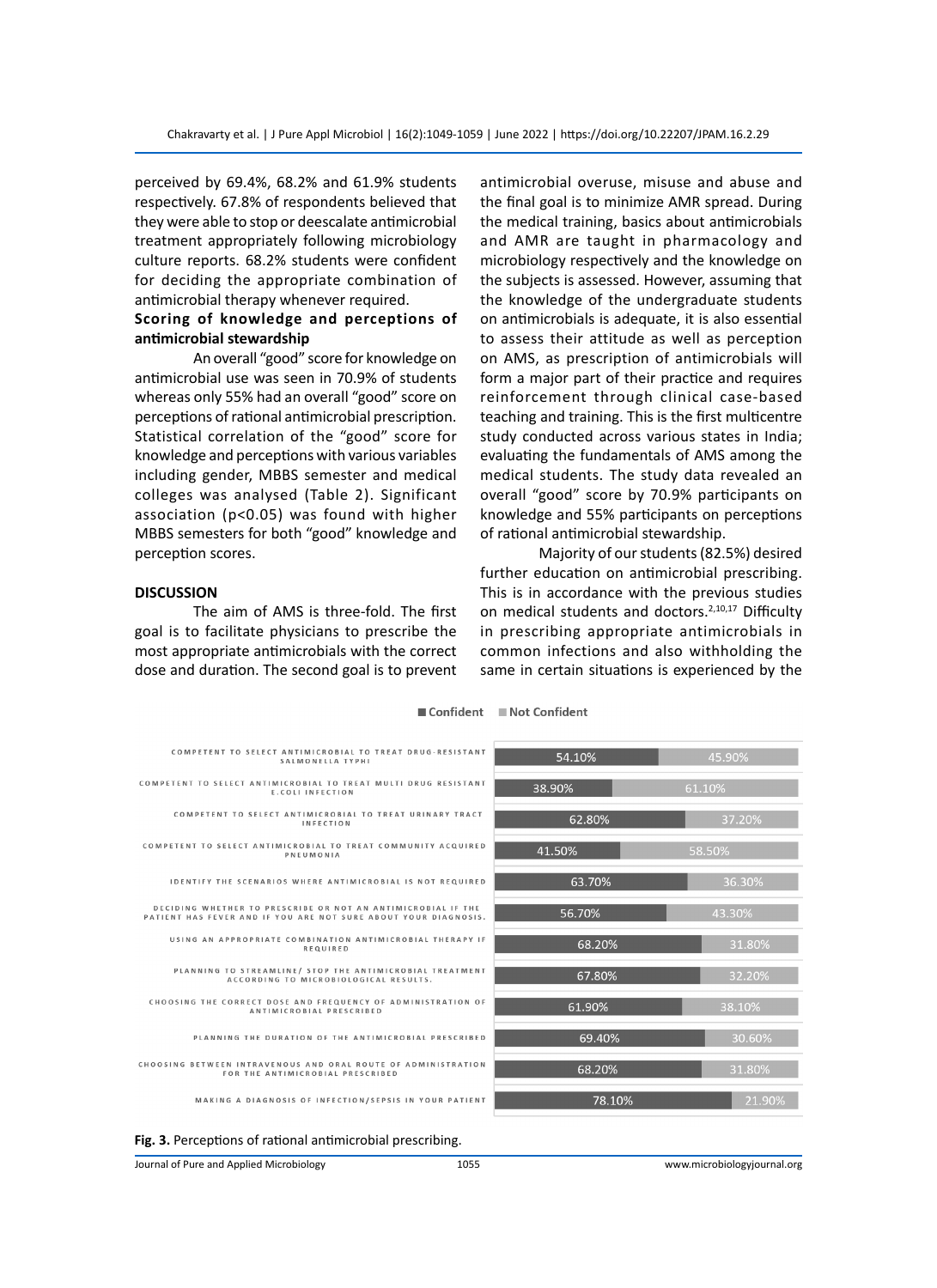undergraduate students when they enter into clinical practice. Thus, targeted teaching and training on antimicrobials stewardship skills will form the cornerstone for successful AMS programs18-20 81.7% of medical students in our study upheld the significance of undergraduate training on rational antimicrobial prescribing. This is similar to the study by Sharma et al; which reported a positive attitude by 98% of medical and 87% of dental students.<sup>18</sup> Similar studies by Huang et al.<sup>14</sup> in China, Vasundara et al.<sup>21</sup> in India, and other studies, $22,23$  highlight the need for AMS education by medical students. Hence, education on the principles of AMS should start early during medical training.

The significance of clinical case-based pharmacology teaching of 2<sup>nd</sup> year medical students, simulating the complexities of 'realworld' decision making, has been established by many previous studies $24,25$  as well as by 84.1% of our participants. The major hurdle faced by contemporary medical curriculum in teaching pharmacology with simultaneous reinforcement through active clinical based problems (problembased learning) is the 'time constraint'.<sup>16</sup> However, many countries such as UK and USA have revised their medical curriculum for imparting training on good antimicrobial prescribing practices at undergraduate level.<sup>7</sup> Such initiatives in teaching rational use of antimicrobials, through clinical case-based approach in medical, dental, pharmacy as well as nursing curriculum, are much awaited in Indian education system.

The results of our study demonstrate statistically significant association between knowledge scores and higher academic course semester (p<0.05). This shows positive association with exposure to clinical postings, contrary to the report by Abbo et al.<sup>10</sup> However, this may also indicate the significance of early exposure to the 'infectious disease' (ID) domain $10$  and further emphasize on a well-structured and standardized medical curriculum to address the areas of weakness. In India, the National Medical Council (NMC) through its revised competency based medical education (CBME) curriculum is promoting horizontal and vertical integrated teaching among various medical disciplines and provides for early clinical exposure, electives and longitudinal care,<sup>26</sup> which again is supported by 73.8% students in our study. To standardize AMS education, teaching and learning methodology should be aided with innovative technology such as reliable open access learning sites and applications for updating information on antimicrobial use and prescribing in accordance with the current national and international guidelines.<sup>18,25</sup>

Knowledge on the role of antibiotics in viral infections was observed in 76.1% students which was further assessed by brief clinical based questions (Fig. 1) on the 2 most common scenarios of antibiotic abuse namely common cold and diarrhoea. However, only 56.5% correct responses for knowledge on selection of broad-spectrum antibiotics over narrow-spectrum antibiotics were recorded through 3 structured questions in our study (Fig. 1). Surprisingly only 63.7% students in our study had knowledge that hand hygiene is an important preventive measure against infections in the hospital, which is similar to a European study.<sup>16</sup> These observations, similar to other studies, 10,18,25 point to the need for introducing specific teaching interventions comprising of interactive clinical case-based learning. Stress should be laid on identifying irrational prescribing practices and scenarios where antimicrobials need to be withheld or combination antimicrobial therapy prescribed.

Our results on attitude of the students on antimicrobial prescribing (Fig. 2), endorse the previous observations from various studies.<sup>18,10,27</sup> The observed differences in attitude towards antimicrobial prescribing practice can deeply affect the clinical acumen and interpretation of these future prescribers. In our study, majority of the participants (74%) agreed that a notable proportion of antimicrobial prescribing is inappropriate, similar to the US survey of doctors (62%).<sup>28</sup> and the European study of medical students, where a greater proportion (83%) of the respondents felt the same.<sup>16</sup> Most of the students (79.9%) in our study were conscious that irrational prescribing can result to AMR and 74% agreed on current misuse of antimicrobials, which is the ethical responsibility of the clinicians. This positive attitude could play a significant role in involving the students in stewardship interventions. Further, highlighting the successes of AMS interventions may help the young prescribers recognize that an individual change can collectively lead to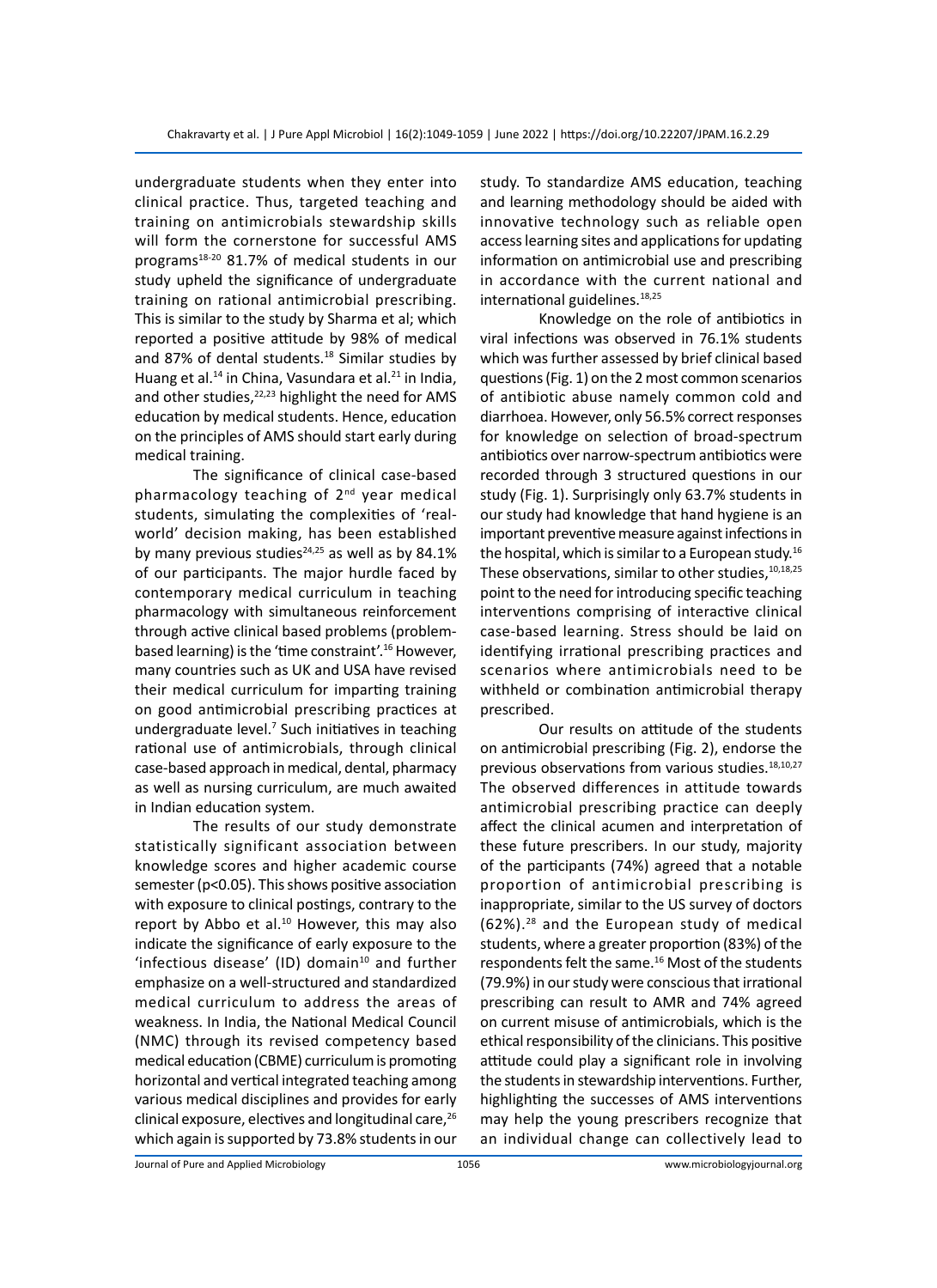significant outcomes. However, only 66% of the students believed that AMR was associated with increased mortality, morbidity and prolonged hospitalization and a low of 54.9% believe that the supply of new antimicrobials would take care of AMR eventually which can have an immense negative impact on AMS efforts.

In an effort to identify the level of perceived confidence while prescribing antimicrobials, we have observed results broadly consistent with other medical schools as well as a recent study of US students.<sup>10</sup> Most of our students (78.1%) thought they were confident in making right diagnosis of infection; similar to a European study (92%).<sup>16</sup> Studies have revealed 'inaccurate diagnosis' as the leading cause of unnecessary antibiotic use $^{29}$  which may serve as one of the areas for designing educational programmes. However, the students had poor perceptions of being able to select appropriate antimicrobial treatment for common infections like community acquired pneumonia, urinary tract infection, multi-drug resistant *E.coli* infection and drug-resistant *Salmonella typhi*. Also, 63.7% of respondents believed that they were not confident in identifying the clinical scenarios where antibiotics are not required. Although, our data does not reflect an overall poor perception on AMS but the figures reflect great scope for improvement on the student confidence levels (Fig. 3). This is highly essential to upgrade the perception of self-competence translating into prompt and rational prescribing practices, once again advocating early problem-based teaching on AMS. Special attention also needs to be paid on 'communication skills' of the students to handle the situations of diagnostic uncertainty, which is critical to reduce the number of unnecessary prescriptions.<sup>7</sup>

The major strength of our study was its multicentre layout, capturing huge data across different states of India including both government and private sector of medical education. Other strengths include the anonymous and voluntary nature of participation, which reduces the tendency of providing "socially desirable" answers. Also, the participants were not allowed to take any help during filling the questionnaire, so the data reflects the actual KAP of the volunteers. Overall, the responses were consistent across the medical colleges for most questions, reflecting a degree of external validity. Potential limitation of our study was that no formal data on medical college curricula regarding antimicrobial use, resistance, or stewardship was collected. As with all questionnaire-based studies there was as usual the potential for recall bias. The authors would further want to assess the impact of opportunity and motivation on the prescribing practices as variables of behavioural science could also be possible limiting factors.

# **CONCLUSION**

It can be concluded from the observations that most undergraduate students desired further education on antimicrobials during their medical education. The study recommends well-structured integration of pharmacology and microbiology teaching with the clinical trainings to strengthen AMS programs. Development of targeted educational literature and articulating fine details of prescribing antimicrobials with real time case scenarios by a multi-disciplinary team is highly recommended to overcome the clinical weaknesses and prescribing dilemmas among the medical students. Larger studies encompassing all elements of AMS with comparative analysis across different educational systems is highly recommended. This will help identify the key educational interventions and strategies at an early undergraduate level for successful implementation of AMS in Indian system.

#### **Acknowledgments**

The authors would like to thank all the participated students for their contribution in this study and for providing their valuable inputs.

#### **Conflict of Interest**

The authors declare that there is no conflict of interest.

# **AuthorS' Contribution**

AC, NN and PG have contributed to the concept and design of the article. AC, NN, PG, RB, DR, RD and NN have contributed in data collection and analysis. AC, NN and PG drafted the manuscript. All authors read and approved the final manuscript for publication.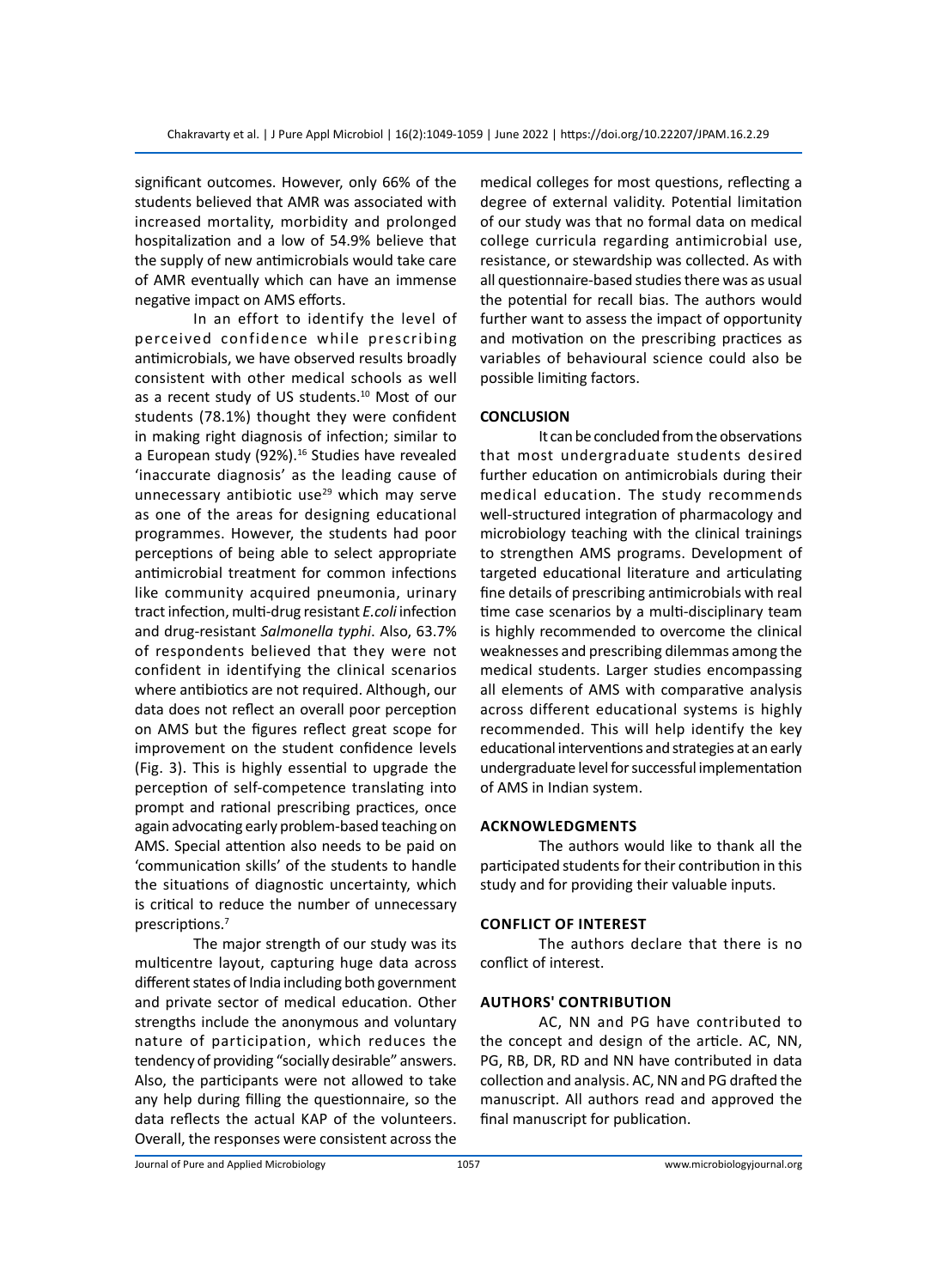#### **Funding**

None.

# **Data Availability**

The datasets generated during and/or analysed during the current study are available from the corresponding author on reasonable request.

# **Ethics Statement**

This study was approved by Jamia Hamdard Institutional Ethics Committee, India.

#### **INFORMED CONSENT**

Written informed consent was obtained from the participants before enrolling in the study.

#### **REFERENCES**

- 1. Vickers H. International antibiotic resistance crisis. Better training needed to maintain therapeutic arsenal, Student. *BMJ.* 2011;342:3207. doi: 10.1136/sbmj. d3207
- 2. Minen MT, Duquaine D, Marx MA, Weiss D. A survey of knowledge, attitudes, and beliefs of medical students concerning antimicrobial use and resistance. *Microb Drug Resist.* 2010;16(4):285-289. doi: 10.1089/ mdr.2010.0009
- 3. World Health Organization. The evolving threat of antimicrobial resistance: options for action. World Health Organization. 2012. https://apps.who.int/iris/ handle/10665/44812
- 4. World Health Organization. Anti-Infective Drug Resistance Surveillance and Containment Team. WHO global strategy for containment of antimicrobial resistance. World Health Organization. 2001. https:// apps.who.int/iris/handle/10665/66860
- 5. Gerding DN. The search for good antimicrobial stewardship. *Jt Comm J Qual Improv.* 2001;27(8):403- 404. doi: 10.1016/S1070-3241(01)27034-5
- 6. Akici AGM, Goren MZ, Aypak C, Terzioglu B, Oktay S. Prescription audit adjunct to rational pharmacotherapy education improves prescribing skills of medical students. *Eur J Clin Pharmacol.* 2005;61(9):643-650. doi: 10.1007/s00228-005-0960-3
- 7. Pulcini C, Gyssens IC. How to educate prescribers in antimicrobial stewardship practices. *Virulence.* 2013;4(2):192-202. doi: 10.4161/viru.23706
- 8. Humphreys H, Dillane T, O'Connell B, Luke LC. Survey of recent medical graduates' knowledge and understanding of the treatment and prevention of infection. *Ir Med J.* 2006;99(2):58-59. PMID: 16548226
- 9. Dyar OJ, Howard P, Nathwani D, Pulcini C . Knowledge, attitudes, and beliefs of French medical students about antibiotic prescribing and resistance. *Medecine Mal Infect.* 2013;43(10):423-430. doi: 10.1016/j. medmal.2013.07.010
- 10. Abbo LM, Cosgrove SE, Pottinger PS, et al. Medical students' perceptions and knowledge about

antimicrobial stewardship: how are we educating our future prescribers? *Clin Infect Dis.* 2013;57(5):631-638. doi: 10.1093/cid/cit370

- 11. Roumie CL, Halasa NB, Edwards KM, Zhu Y, Dittus RS, Griffin MR. Differences in antibiotic prescribing among physicians, residents, and nonphysician clinicians. *Am J Med.* 2005;118(6):641-648. doi: 10.1016/j. amjmed.2005.02.013
- 12. Running A, Kipp C, Mercer V. Prescriptive patterns of nurse practitioners and physicians. *J Am Acad Nurse Pract.* 2006;18(5):228-233. doi: 10.1111/j.1745- 7599.2006.00120.x
- 13. Edgar T, Boyd SD, Palame MJ. Sustainability for behaviour change in the fight against antibiotic resistance: a social marketing framework. *J Antimicrob Chemother.* 2009;63(2):230-237. doi: 10.1093/jac/ dkn508
- 14. Huang Y, Gu J, Zhang M, et al. Knowledge, attitude and practice of antibiotics: a questionnaire study among 2500 Chinese students. *BMC Med Educ.* 2013; 13:163. doi: 10.1186/1472-6920-13-163
- 15. Thriemer K, Katuala Y, Batoko B, et al. Antibiotic prescribing in DR Congo: a knowledge, attitude and practice survey among medical doctors and students. *PloS One.* 2013;8(2):e55495. doi: 10.1371/journal. pone.0055495
- 16. Dyar OJ, Pulcini C, Howard P, et al. European medical students: a first multicentre study of knowledge, attitudes and perceptions of antibiotic prescribing and antibiotic resistance. *J Antimicrob Chemother.*  2014;69(3): 842-846. doi: 10.1093/jac/dkt440
- 17. Abbo L, Sinkowitz-Cochran R, Smith L, et al. Faculty and resident physicians' attitudes, perceptions, and knowledge about antimicrobial use and resistance. *Infect Control Hosp Epidemiol.* 2011;32(7):714-718. doi: 10.1086/660761
- 18. Sharma K, Jain P, Sharma A. Knowledge, attitude and perception of medical and dental undergraduates about antimicrobial stewardship. *Indian J Pharmacol.*  2015;47(6):676-679. doi: 10.4103/0253-7613.169572
- 19. MacDougall C, Polk RE. Antimicrobial stewardship programs in health care systems. *Clin Microbiol Rev.* 2005;18(4):638-656. doi: 10.1128/CMR.18.4.638- 656.2005
- 20. Sbarbaro JA. Can we influence prescribing patterns? *Clin Infect Dis.* 2001;33(Suppl 3):S240-244. doi: 10.1086/321856
- 21. Vasundara K, Kanchan P, Pundarikaksha HP, Girish K, Prassana S, Jyothi R. An imperative need to change pharmacology curriculum: A pilot survey. *Indian J Pharmacol.* 2010;42(6):420. doi: 10.4103/0253- 7613.71901
- 22. Giblin TB, Sinkowitz-Cochran RL, Harris PL, et al. Clinicians' perceptions of the problem of antimicrobial resistance in health care facilities. *Arch Intern Med.* 2004;164(15):1662-1668. doi: 10.1001/ archinte.164.15.1662
- 23. Ross S, Loke YK. Do educational interventions improve prescribing by medical students and junior doctors? A systematic review. *Br J Clin Pharmacol.* 2009;67(6):662- 670. doi: 10.1111/j.1365-2125.2009.03395.x
- 24. Gupta K, Arora S, Kaushal S. Modified case-based